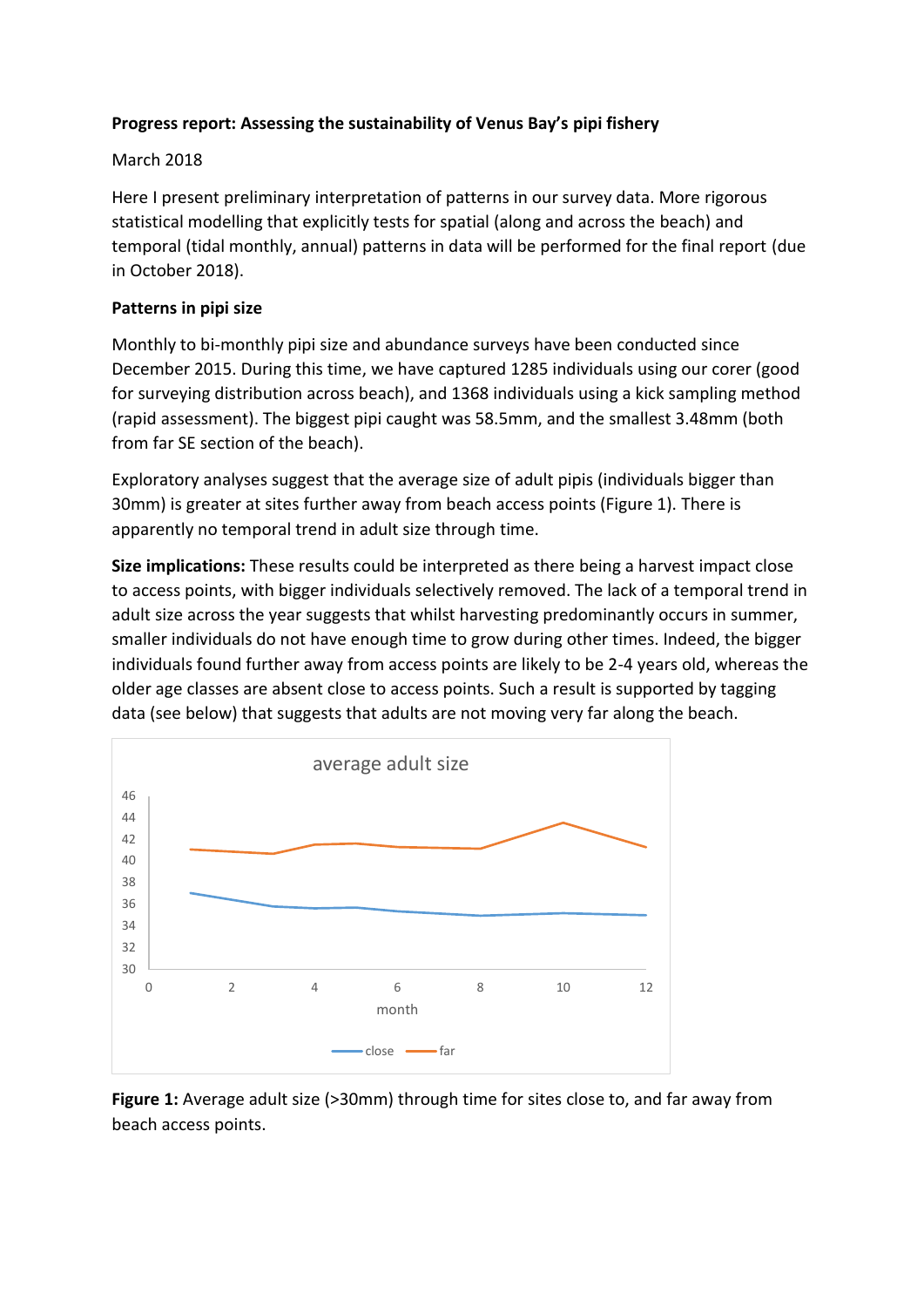#### **Patterns in abundance**

The total abundance of pipis increased through time within each year of study, with little apparent difference between sites close to and further away from beach access points (Figure 2). This overall pattern was primarily driven by the rapid increase in the number of pipi recruits on the Venus Bay beach in November and December (Figure 3). 'Recruits' is a term we use to describe new juveniles who have recently settled onto the beach after a period of time in the plankton. There was no obvious temporal trend in adult abundance, although these larger individuals were more common further away from beach access points (Figure 4).



**Figure 2:** Total abundance of pipis in surveys through time close to, and far away from beach access points.



**Figure 3:** Total abundance of recruits (pipis < 8mm) in surveys through time close to, and far away from beach access points.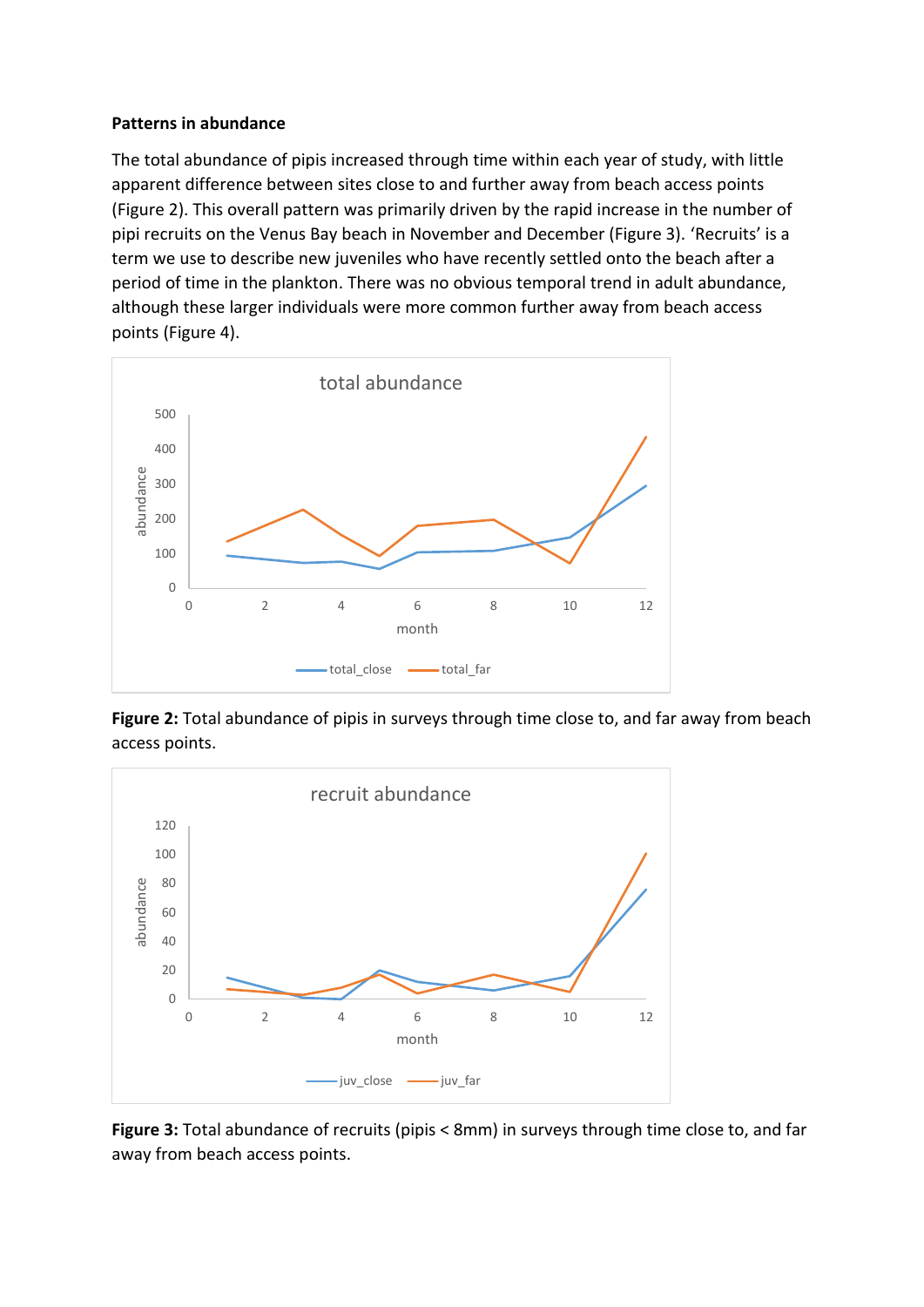

**Figure 4:** Total abundance of adults (pipis > 30mm) in surveys through time close to, and far away from beach access points.

**Abundance implications:** There is a distinct increase in the number of recruits in November and December, suggesting these individuals were spawned 2-3 months previously. Recruitment rates appear similar for all sites, however adult abundances are much greater further away from beach access points. These results provide strong evidence for increased harvest, rather than spatially variable recruitment patterns, being the primary factor in driving reduced adult biomass near beach access points. Interestingly, there is no apparent pattern in adult abundance through time. It must be noted that these abundance data have yet to be properly corrected for variable effort and other spatio-temporal factors like tidal cycle and distance of sample up the beach.

## **Maturity**

Female maturity surveys have been conducted from June 2016 onwards. Sexually mature females have been found across all sample events, with peaks in occurrence over summer (December-March; Figure 5). The smallest mature female found was 27mm long, although across the 11 sampling events the average minimum size was 35.4mm.

**Maturity implications:** spawning likely occurs year-round with a peak during the period of most intense harvest (summer). It is possible that harvesting might impact on the productivity of Venus Bay, although this is unlikely given the localised nature of fishing effort. The minimum size of 35mm for the commercial fishery matches that generally observed at Venus Bay. It is possible that smaller individuals may not get a chance to breed, or only breed once before capture.

The pattern of spawning also matches when we detect high numbers of recruits on the beach (Figure 3). The small pipis detected in our corer survey are likely to be 2-3 months old, meaning that they originated from spawning occurring in Aug-Sept. More analysis is required before we can speculate on whether Venus Bay experiences high or low levels of self-recruitment (pipis spawned on Venus Bay return to Venus Bay).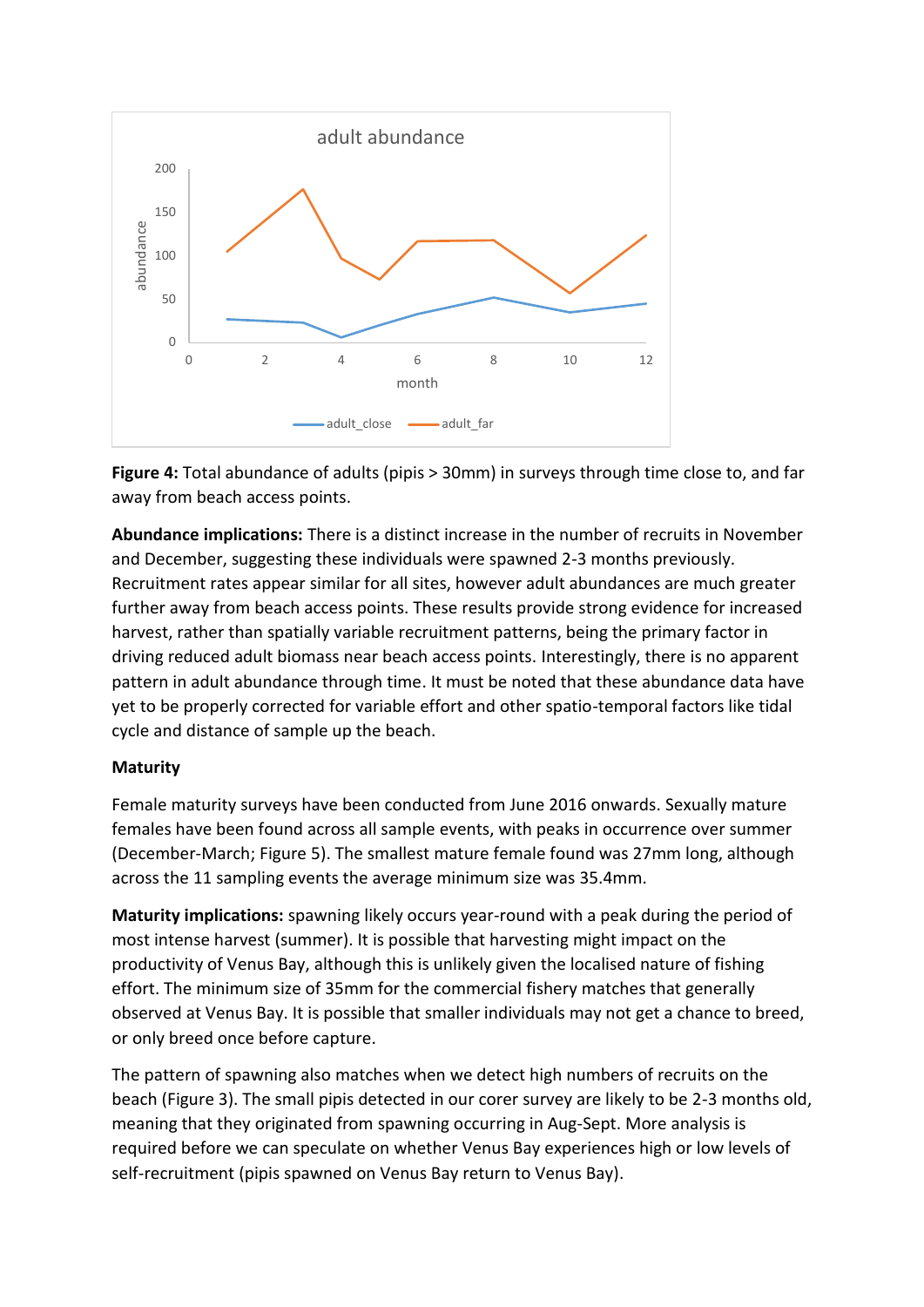

**Figure 5:** Proportion of a 30-individual sample that was comprised of mature females. Remaining pipis could be mature males or immature individuals of both sexes.

# **Multi-year time series of recreational fishing effort and extent**

We record the number and distribution of harvesters during each of our monthly/ bimonthly surveys. Harvesters have been seen on the beach from October to January in groups ranging from 1 to 40 individuals. Most effort has been concentrated around Beach 1.

**Implications:** Harvest pressure is likely localised (as already shown by Fisheries Victoria surveys).

## **Estimating levels of pipi movement along Venus Bay beach**

In January 2017, 2000 pipis were tagged and released at Beach 1. The following day, over 150 members of the public helped us try and find the tagged pipis in an event called 'The Great Pipi Hunt'. We have had about 100 reported recaptures over the following 12 months, with most confined to the area of release around Beach 1. In January and February 2018 we received two further recapture reports from near the Beach 1 access ramp that indicate that at least some pipis do not move very far during tidal drift. We have also received one recapture report from near Beach 3, potentially the biggest movement reported to date (1km to the NW).

**Implications:** Our data suggests that some adult pipis do not move very much and this increases the vulnerability of populations to local depletion due to harvesting. Recovery in pipi biomass will then primarily occur due to recruitment and growth of new individuals, rather than movement of adults from other areas.

We have relied heavily on recreational anglers to report recaptures. Therefore, our data set is biased to where and when anglers harvest. It is plausible that some tagged pipis have